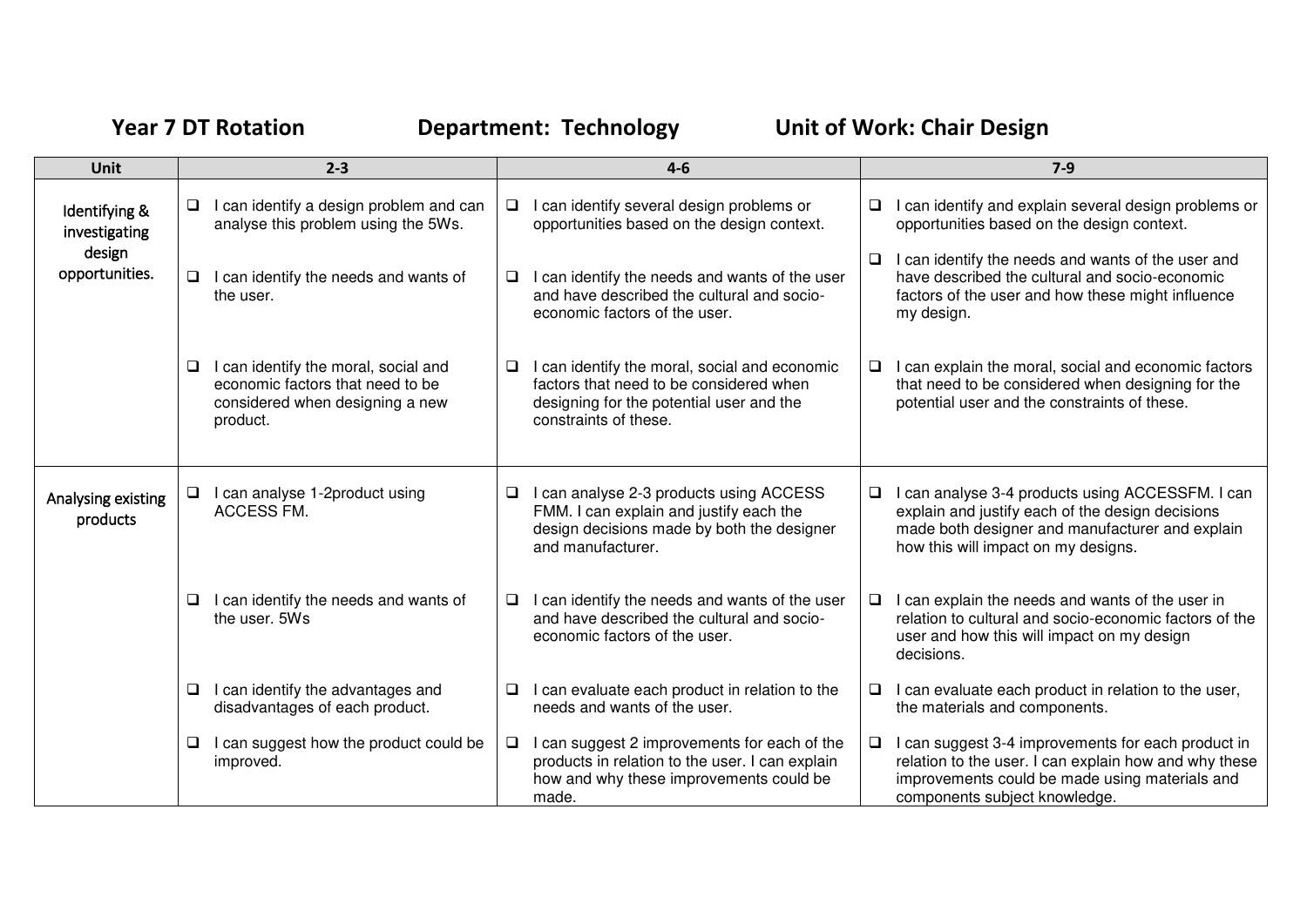| <b>Unit</b>                    |   | $2 - 3$                                                             | $4 - 6$                                                                                                                                             |    | $7-9$                                                                                                                                                                                          |
|--------------------------------|---|---------------------------------------------------------------------|-----------------------------------------------------------------------------------------------------------------------------------------------------|----|------------------------------------------------------------------------------------------------------------------------------------------------------------------------------------------------|
| Analysing existing<br>products |   | I can analyse 1-2product using<br>ACCESS FM.                        | can analyse 2-3 products using ACCESS<br>FMM. I can explain and justify each the<br>design decisions made by both the designer<br>and manufacturer. | a. | I can analyse 3-4 products using ACCESSFM. I can<br>explain and justify each of the design decisions<br>made both designer and manufacturer and explain<br>how this will impact on my designs. |
|                                | ❏ | I can identify the needs and wants of<br>the user, 5Ws              | can identify the needs and wants of the user<br>and have described the cultural and socio-<br>economic factors of the user.                         | u. | I can explain the needs and wants of the user in<br>relation to cultural and socio-economic factors of the<br>user and how this will impact on my design<br>decisions.                         |
|                                | ❏ | I can identify the advantages and<br>disadvantages of each product. | can evaluate each product in relation to the<br>needs and wants of the user.                                                                        |    | I can evaluate each product in relation to the user,<br>the materials and components.                                                                                                          |
|                                | ❏ | I can suggest how the product could be<br>improved.                 | can suggest 2 improvements for each of the<br>products in relation to the user. I can explain<br>how and why these improvements could be<br>made.   |    | I can suggest 3-4 improvements for each product in<br>relation to the user. I can explain how and why these<br>improvements could be made using materials and<br>components subject knowledge. |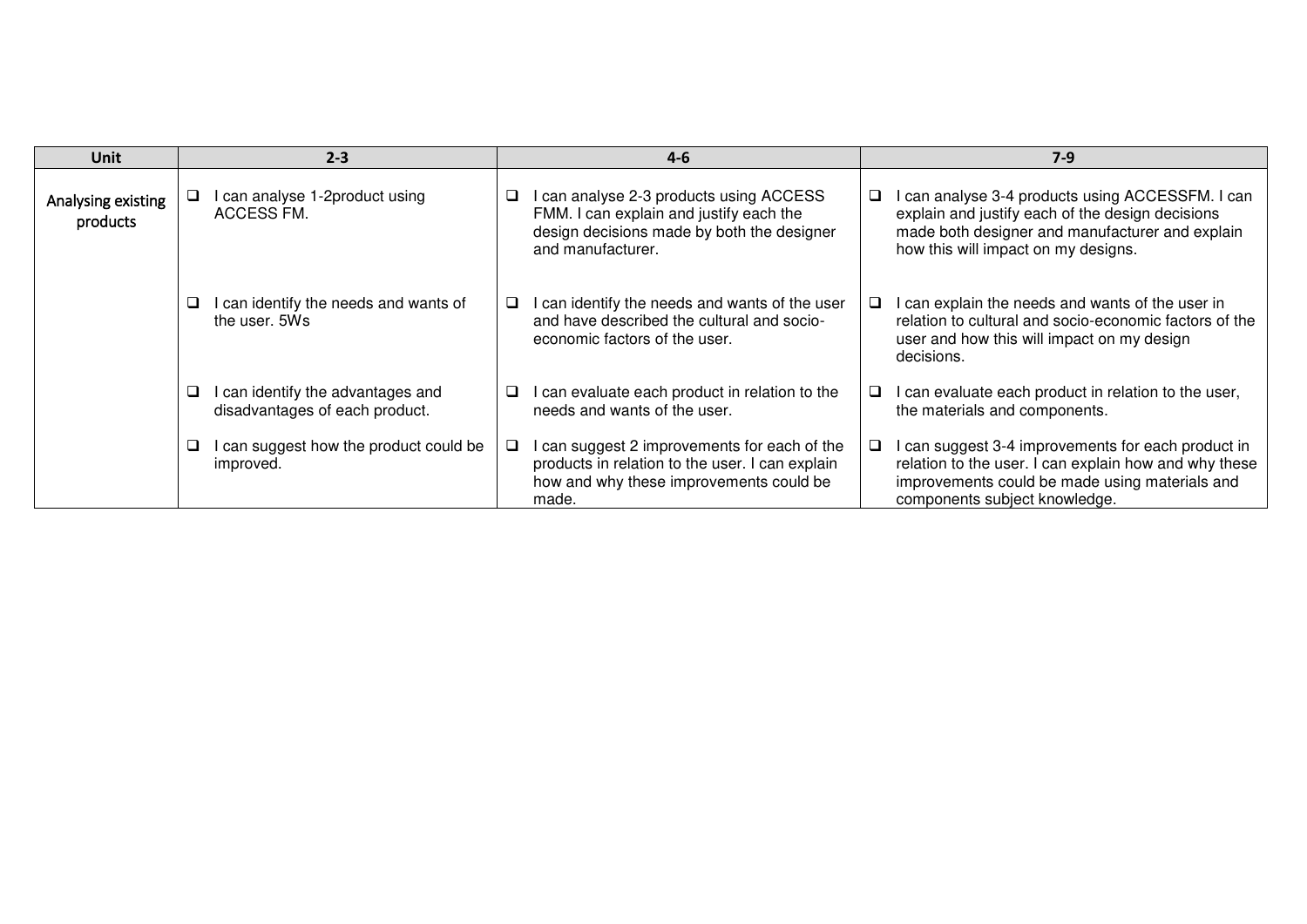| Unit                    | $2 - 3$                                                                                          | $4 - 6$                                                                                                                                                                                                                                                                                                                    | $7 - 9$                                                                                                                                                                                                                                                                                                                                                                                  |
|-------------------------|--------------------------------------------------------------------------------------------------|----------------------------------------------------------------------------------------------------------------------------------------------------------------------------------------------------------------------------------------------------------------------------------------------------------------------------|------------------------------------------------------------------------------------------------------------------------------------------------------------------------------------------------------------------------------------------------------------------------------------------------------------------------------------------------------------------------------------------|
| The Design Brief        | I can write a design brief in response to<br>⊔<br>this problem based on research carried<br>out. | I can write a design brief that is clearly<br>$\Box$<br>informed by my research into a range of<br>problems and design opportunities.                                                                                                                                                                                      | I can write a design brief that is clearly informed by<br>$\Box$<br>my research into a range of problems and design<br>opportunities.                                                                                                                                                                                                                                                    |
| Design<br>Specification | I can write a design specification based<br>on ACCESS FM.                                        | I can write a design specification based on<br>$\Box$<br>ACCESS FMM and the end users needs and<br>wants being met.                                                                                                                                                                                                        | I can write a detailed design specification based on<br>ACCESS FMM and the end users needs and wants<br>being met.                                                                                                                                                                                                                                                                       |
|                         | I can identify measurable criteria to<br>inform my design.                                       | can identify measurable criteria such as<br>$\Box$<br>ergonomics how the product could be<br>manufactured in industry in terms of<br>quantities.                                                                                                                                                                           | I can identify measurable criteria such as<br>$\Box$<br>ergonomics how the product could be manufactured<br>in industry in terms of quantities and its impact on<br>cost and the environment.                                                                                                                                                                                            |
|                         | I can explain how I will meet each of<br>❏<br>my specification points.                           | can explain how I will meet each of my<br>$\Box$<br>specification points.<br>can justify and give reasons for each of my<br>$\Box$<br>design specification points linking to my<br>research.<br>can identify how each of my points meet the<br>⊔<br>needs of my user.<br>can prioritise each of my speciation points.<br>□ | I can explain how I will meet each of my<br>❏<br>specification points.<br>I can justify and give reasons for each of my design<br>□<br>specification points linking to my research.<br>I can explain how each of my points meet the needs<br>of my user<br>I can prioritise each of my specification points and<br>$\Box$<br>explain why I have put them in this order of<br>importance. |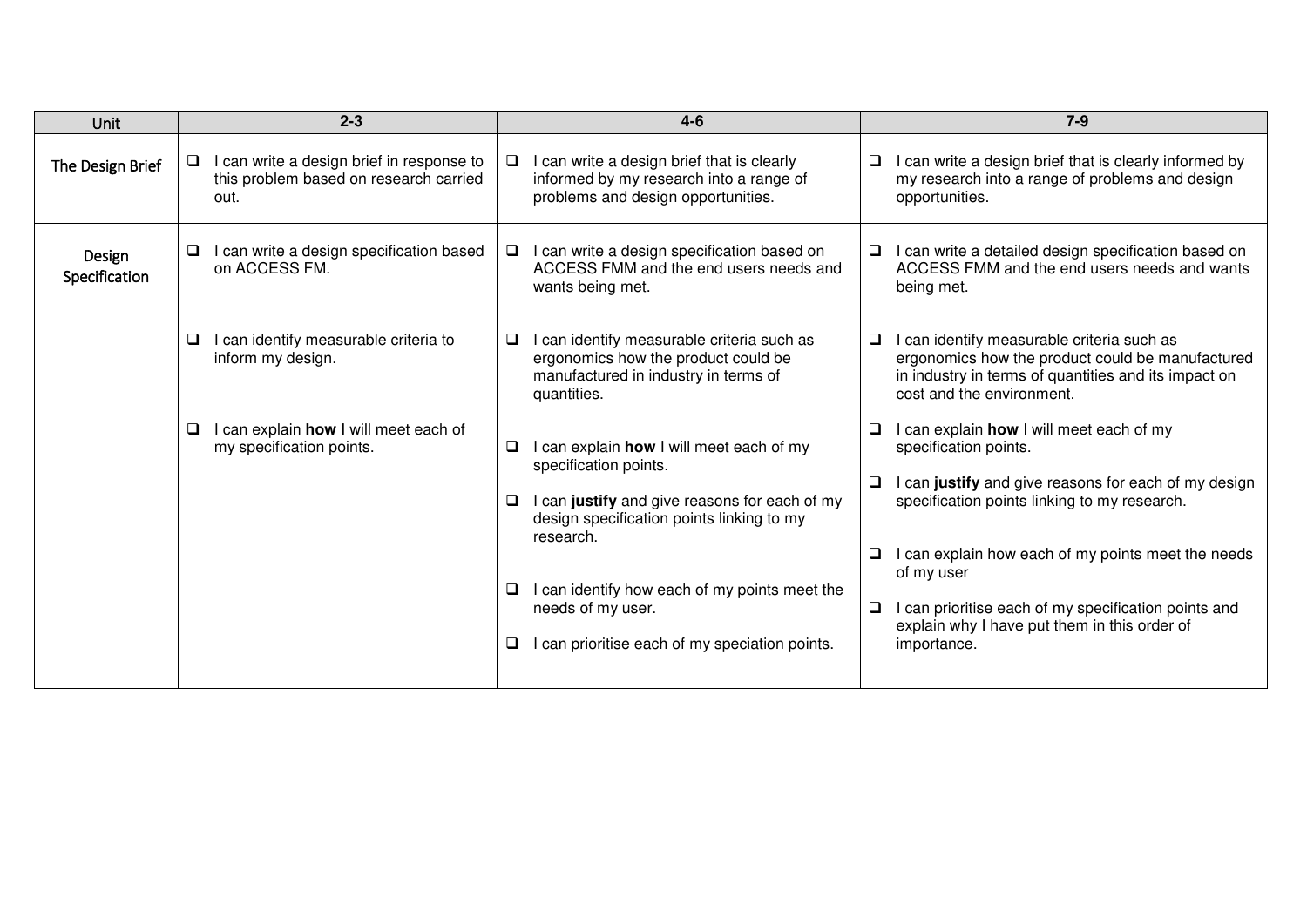| $2 - 3$                                                                                             | $4 - 6$                                                                                                             | $7-9$                                                                                                                                                                          |
|-----------------------------------------------------------------------------------------------------|---------------------------------------------------------------------------------------------------------------------|--------------------------------------------------------------------------------------------------------------------------------------------------------------------------------|
| Identify what a softwood and hardwood is.<br><b>Woods and</b><br>$\Box$                             | $\Box$<br>Describe what a softwood and hardwood is.                                                                 | $\Box$ Explain what a softwood and hardwood is.                                                                                                                                |
| $\Box$ Identify the differences between natural<br>and manufactured boards.                         | Describe the differences between natural and<br>□<br>manufactured boards.                                           | $\Box$ Explain the difference between natural and<br>manufactured boards.                                                                                                      |
| Identify a range of natural and<br>⊔<br>manufactured boards                                         | Describe the properties of a range of natural and<br>❏<br>manufactured boards                                       | Explain the properties of a range of natural and<br>$\Box$<br>manufactured boards                                                                                              |
| Identify the advantages and disadvantages<br>⊔<br>of a range of natural and manufactured<br>boards. | Describe the advantages and disadvantages of a<br>$\Box$<br>range of natural and manufactured boards.               | $\Box$ Explain the advantages and disadvantages of a<br>range of natural and manufactured boards.                                                                              |
| Identify the positive and negative impact of<br>⊔<br>using natural and manufactured boards.         | Describe the positive and negative impact of<br>$\Box$<br>using natural and manufactured boards.                    | Explain the positive and negative impact of using<br>$\Box$<br>natural and manufactured boards.                                                                                |
| $\Box$ Create a design that applies a good<br>knowledge of natural and manufactured<br>boards.      | $\Box$ Create a design that applies a good knowledge<br>of natural and manufactured boards and their<br>properties. | $\Box$ Create a design that applies a good knowledge<br>of natural and manufactured boards and their<br>properties with clear justifications for material<br>decisions stated. |
|                                                                                                     |                                                                                                                     |                                                                                                                                                                                |